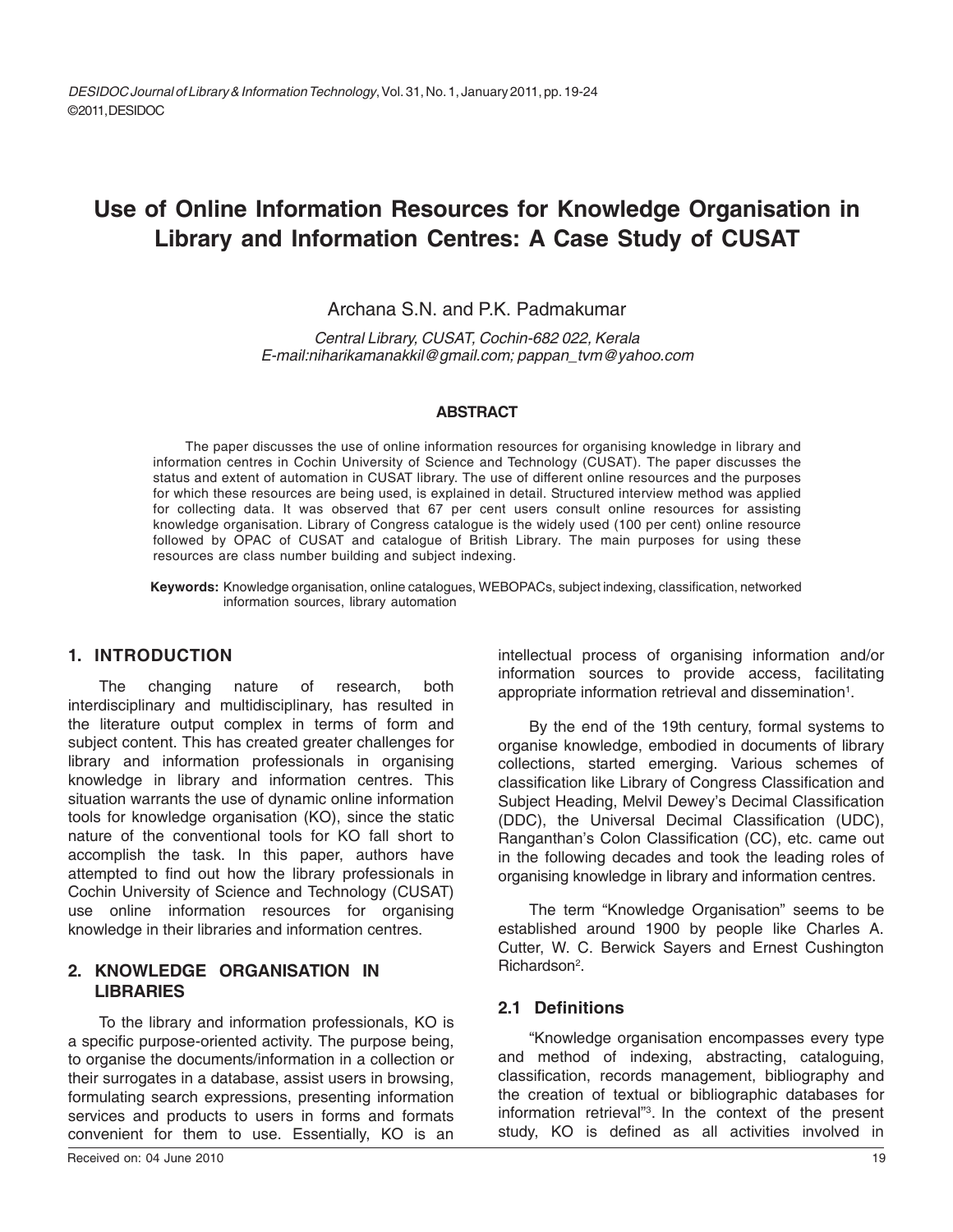organising the documents in the library, i.e., classifying, cataloguing and indexing, and creating metadata of documents.

# **2.2 Tools for Knowledge Organisation and Networked Environment**

From the definitions above, it is clear that the tools for KO are the classification schemes, cataloguing codes, the subject heading lists and thesauri. Different classification schemes like DDC, UDC and CC are commonly used for the purpose and most of the present day libraries follow AACR II for cataloguing. Advances in Information and Communication Technologies (ICTs) enhanced the sharing and access of such tools.

# **2.3 Online Resources for Knowledge Organisation**

Many of tools discussed above are now available online as free or on a subscription mode. Besides, the catalogues of many of the leading (both national and international) libraries are now online. Library professionals now-a-days depend on such sources frequently for assisting their job of KO. Easy access, currency and authenticity are the main factors that prompt the librarians to consult such resources. Another factor is the challenge faced by librarians in processing books dealing with interdisciplinary and multidisciplinary concepts. Since the revisions of the existing classification schemes are not in pace with the rapidly developing Universe of Knowledge, fixing a location to a document for a newer subject is really difficult.

# **3. ABOUT CUSAT**

Cochin University of Science and Technology was established in 1971 by the Government of Kerala with the specific purpose of "development of higher education with particular emphasis on postgraduate studies and research in applied science, technology, industry and commerce"4 . At present there are 26 departments functioning under nine faculties in CUSAT. All the departments and schools inside the CUSAT campus are interconnected via the Campus-widenetwork (CWN) with Internet facility of 10 Mbps speed.

# **3.1 The CUSAT Library System**

# *3.1.1 The Central Library*

The Cochin University Library was established in 1975 as the central agency for meeting the information requirements of the academic community of CUSAT<sup>5</sup>. The library LAN has become a part of the CWN, thereby making it possible for the academics of all the

departments to access information from their location itself. The central library is fully automated using ADLIB software package. The library also provides facilities for WEBOPAC, online reservations, fine calculations, and digital reference service. The library has a collection of 1 Lakh documents. It uses UDC scheme for classification of documents and follow AACR II for cataloguing. It has a separate division for technical processing manned by five professional staff including an Assistant Librarian, Junior Librarian, and three Professional Assistants.

# *3.1.2 The Department Libraries*

All the departments of the University are offering postgraduate, research and post-doctoral programmes. Twenty department libraries are functioning under the nine faculties, and catering to the needs of all 26 departments. These department libraries are equipped with latest ICT facilities and have high-speed Internet connectivity of 10 Mbps. The collection of these libraries ranges from 1500 to 34000 books and other documents. About 99 per cent of the library professionals are postgraduates or with higher academic qualifications and are capable of handling the libraries in this changing environment of ICT revolution. Most of them have got training in different library automation software packages and digital library software (both proprietary and Open Source Software).

# **3.2 The WEBOPAC of CUSAT Library System**

The website of CUSAT library provides global access to its OPAC. The WEBOPAC is a union catalogue of all the department libraries and the central library. Website also has simple and advanced search facilities. Searches can be made using truncation and Boolean operators. List of author names and list of subjects can be accessed for each entry term. Catalogue has been displayed in AACR II format and the status of the book and its location can be accessed. Links to subject headings and personal names have also been provided in the detailed presentation of the catalogue.

# **4. OBJECTIVES OF THE STUDY**

- $26$  To identify the status and level of automation of CUSAT library system.
- To enumerate the library automation software used in the CUSAT library system.
- $\frac{1}{26}$  To identify whether any online resource is being used by the CUSAT library community for supporting their work of KO.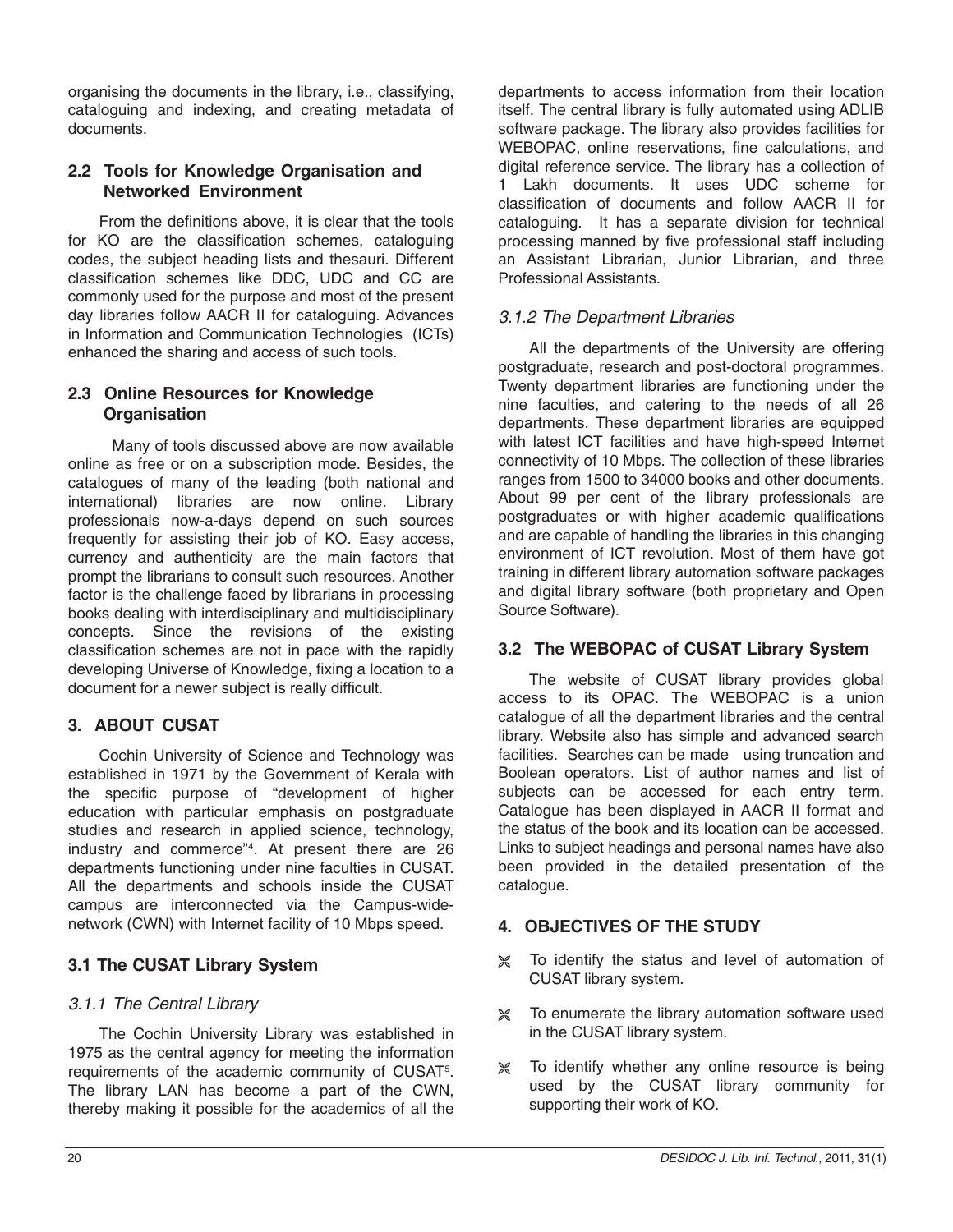- If yes, identify the frequently and widely consulted resources.
- To enumerate the purposes for which these resources are being consulted.

#### **5. METHODOLOGY**

The study was conducted by structured interviews. The interviews of all the department librarians as well as the library professionals working in the technical division of the library were taken. The collected data was then analysed using Microsoft Excel.

### **6. ANALYSIS AND INTERPRETATION**

#### **6.1 Automation of CUSAT Libraries**

Among the 21 libraries (university library+20 department libraries), about 80 per cent are automated. Table 1 shows the status of automation of CUSAT libraries. Different types of software used for automation and the extent of automation are discussed in the following sections.

|           | Table1. Automation of CUSAT libraries |            |  |  |
|-----------|---------------------------------------|------------|--|--|
| Automated | No. of libraries                      | Percentage |  |  |
| Yes       | 17                                    | 81         |  |  |
| No        |                                       | 19         |  |  |
| Total     | 21                                    | 100        |  |  |

### *6.1.1 Library Automation Software Packages Used in the CUSAT Libraries*

CUSAT libraries have used both proprietary software as well as open source software (OSS) for library automation (Fig. 1). The University library used ADLIB software package for all the in-house operations. Recent developments in OSS has encouraged the professionals to harness the free availability and user support of OSS and a greater half of the libraries have used KOHA for



**Figure 1. Library automation software used in CUSAT.**

library automation. Winisis and Libsoul were the other software packages used in the library system.

#### *6.1.2 Extent of Automation of CUSAT Libraries*

In CUSAT, the automation of departmental libraries is mainly confined to the automation of the catalogue. A complete automation of the in-house operations is adopted only in the central library. Apart from catalogue, some of the departmental libraries have automated their circulation and acquisition works too.

### **6.2 Knowledge Organisation Tools used in CUSAT Libraries**

#### *6.2.1 Classification Schemes*

Figure 2 shows the different classification schemes, i.e., UDC (Standard Edition), different editions of DDC, CC (6th Edition) are the schemes of classification used in CUSAT libraries.



**Figure 2. Classification schemes used in CUSAT.**

#### *6.2.2 Cataloguing*

Irrespective of the schemes of classification used, all the libraries in CUSAT use AACR II standard for cataloguing.

### **6.3 Use of Online Resources for Supporting Knowledge Organisation**

Table 2 shows that a very good number of departmental libraries consult the above mentioned online resources for the purpose of organising knowledge.

|  |  |  | Table 2. Use of online resources for KO in CUSAT |  |  |
|--|--|--|--------------------------------------------------|--|--|
|  |  |  |                                                  |  |  |

| <b>Consult online</b><br>resource | No. of<br>respondents | Percentage |
|-----------------------------------|-----------------------|------------|
| Yes                               | 14                    | 67         |
| No                                | 7                     | 33         |
| Total                             | 21                    | 100        |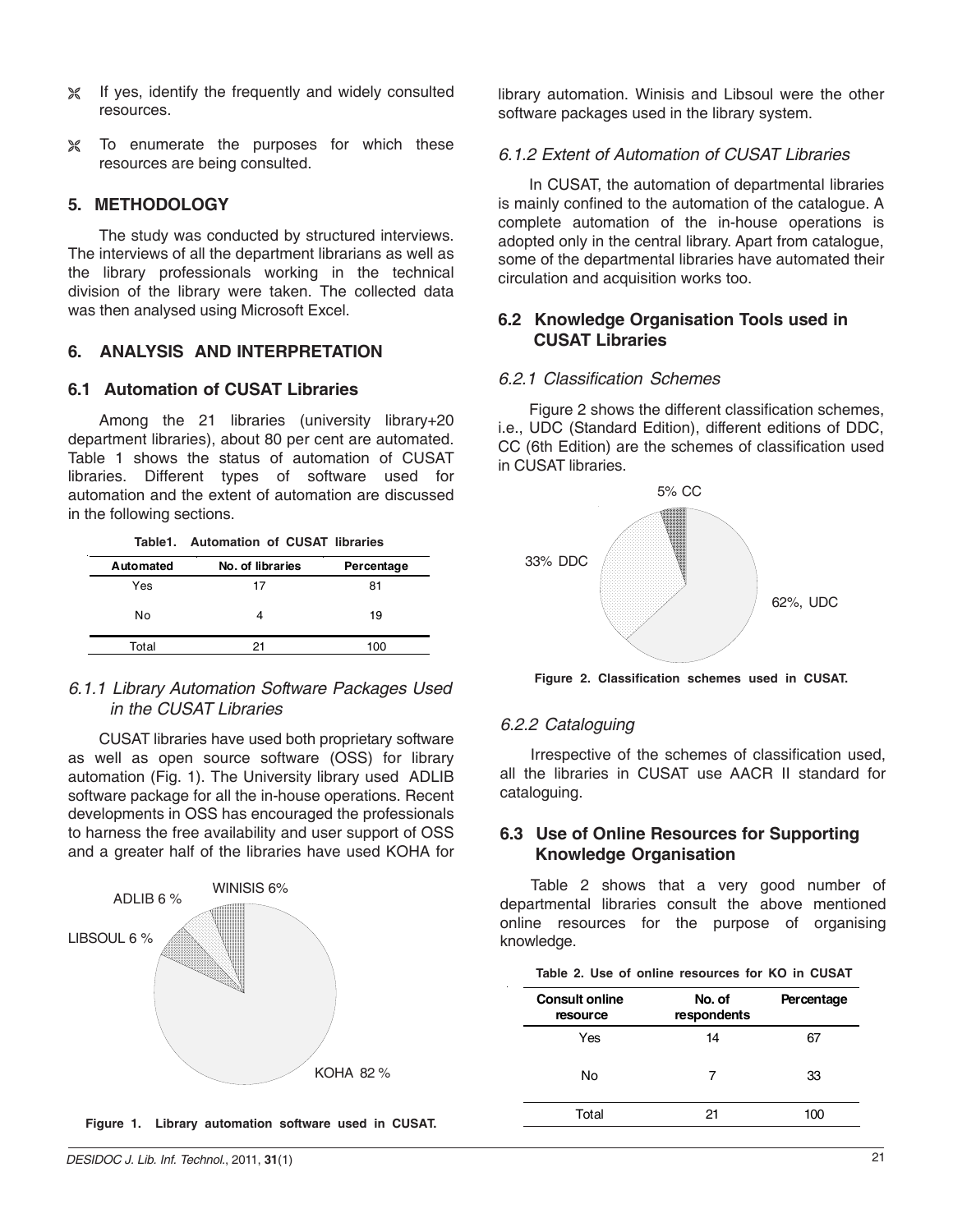### **6.4 Different Online Resources Consulted by the CUSAT Library Professionals**

The web OPACs of Library of Congress, British Library, Cochin University Library and OCLC WORLDCAT are the main online resources consulted by the professionals (Fig. 3). The advanced search facility with Boolean operators, downloading of MARC tags, quick response to search queries, etc. of theses OPACs are found useful by the librarians. Other online resources consulted include e-mail user group of web Dewey, web OPACs of libraries using UDC accessible through the website of UDC consortium, web OPACs of different institutions like IITs, IIMs, etc.

In addition to these resources Google and Wikipedia are also being consulted for getting a clear understanding of the different concepts, which in turn helps the professionals to identify the basic class and assign index terms.

# **6.5 Purposes for which the Online Resources are Consulted**

The professionals in the CUSAT library consult the online resources for one or more of the following purposes (Fig. 4).

### *6.5.1 Building Class Numbers*

Besides different classification schemes for constructing class numbers, various other online resources are also being consulted for easing the number building work. Depending on the classification schemes the libraries use these resources for (i*)* Identifying the basic class: CUSAT libraries that are using UDC scheme for classification consult the online resources like LC catalogue, BL catalogue, etc. and (ii*)* Finding readymade Class Numbers: Libraries using DDC 22nd edition consult LC catalogue for getting readymade

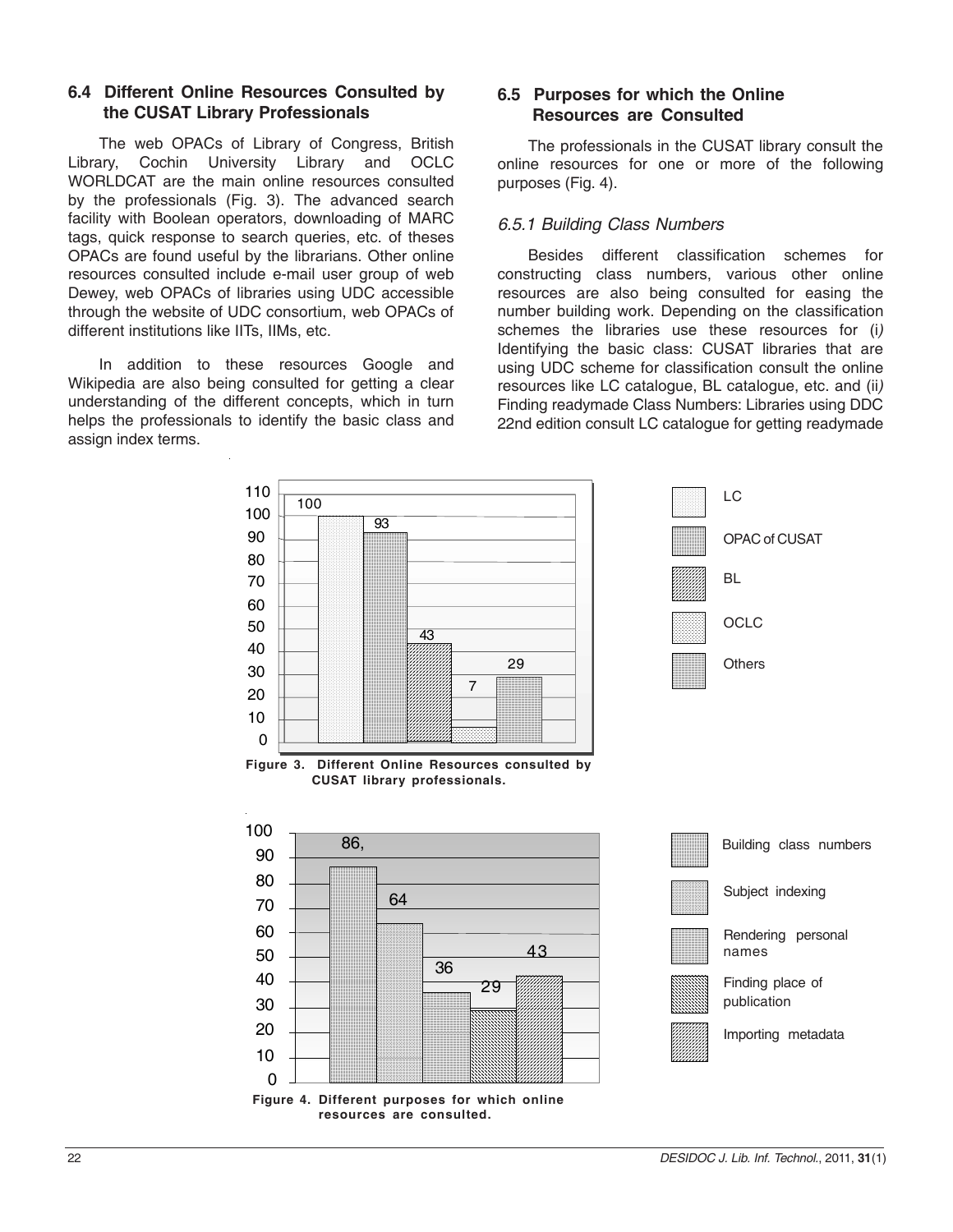class numbers. Libraries following other editions of DDC also use LC catalogue for getting readymade class numbers in certain cases. Libraries using UDC scheme consult the CUSAT library OPAC for getting readymade class numbers.On the whole, for the purpose of building class numbers 86 per cent of the CUSAT libraries use the online resources.

# *6.5.2 Subject Indexing*

Subject indexing is also an intellectual work and need utmost care in each step of assigning keywords for a document. Standard thesauri and Subject Heading Lists are consulted for this purpose. The dynamic and in-built thesaurus of the CUSAT library database is another source, which provides the list of previously indexed terms. In certain cases these sources may not be adequate and the professionals need to depend on other online resources. For this purpose, 64 per cent of the libraries consult online resources.

### *6.5.3 Rendering of Personal Names*

In certain cases the personal names provided by the title page of the book may differ from that on the cover page. The professionals pose some doubt in rendering the entry element of certain foreign personal names like French, Chinese, etc. as well as Muslim personal names. The CIP data in the verso of title page is much useful for clarifying this. But all the books may not provide CIP data and hence the librarians consult online resources to serve the purpose. For rendering of personal names 36 per cent of libraries consult online resources.

### *6.5.4 Place of Publication*

In certain instances online resources are also consulted for finding out the place of publication of documents. For this purpose 29 per cent of libraries consult the online resources.

### *6.5.5 Importing Metadata*

Libraries using KOHA software for automation have the facility to upload metadata from other sources. Librarians find this feature very useful since it saves a lot of time and also avoid mistakes to a great extent. After uploading the MARC tags, necessary editions (class numbers, item numbers, etc) are done. Forty-three per cent of libraries consult online resources for importing and uploading metadata to their system.

# **7. FINDINGS**

The findings and inferences of the study are enumerated below:

- $\frac{1}{26}$  Most of the CUSAT libraries are automated and using Koha.
- $\frac{1}{26}$  UDC is the widely used classification scheme in CUSAT library system, followed by DDC and CC. All the libraries in CUSAT use AACR II for cataloguing.
- Almost all the libraries use one or more online resources for easing their work of KO.
- $26$  Catalogues of Library of Congress is the most widely (100 per cent) consulted online resource. This is followed by OPAC of the University Library of CUSAT. British Library catalogue and OCLC WORLDCAT are the other resources being consulted.
- Construction of class number is the prime purpose for this consultation, followed by subject indexing. CUSAT libraries consult these resources also for the purpose of rendering personal names and finding the place of publication.
- $26$  In addition Google and Wikipedia are also being consulted at CUSAT for the purpose of getting a clear understanding of the concepts discussed in the documents.
- Professionals in CUSAT do not consult any particular online thesaurus or subject heading lists for assisting their work.

# **8. CONCLUSION**

Knowledge organisation/technical information organisation in libraries has become a challenging job due to the proliferation of documents dealing with interdisciplinary and multidisciplinary subjects. In many cases, the conventional tools for KO available in the libraries do not serve the purpose and librarians need to depend on other sources for completing their work. Advances in technology have changed the face and pace of present-day libraries and its information work.

The ever increasing complexity of documents and higher user expectations, demand high quality information work in library and information centers. Knowledge organisation being an integral part of information work, the library professionals have to equip themselves to cope up with the ever changing situation. As far as CUSAT is concerned, it has a highly qualified, trained and dynamic group of professionals who are capable to harness information from every source available to ease their routine work, especially the technical work.